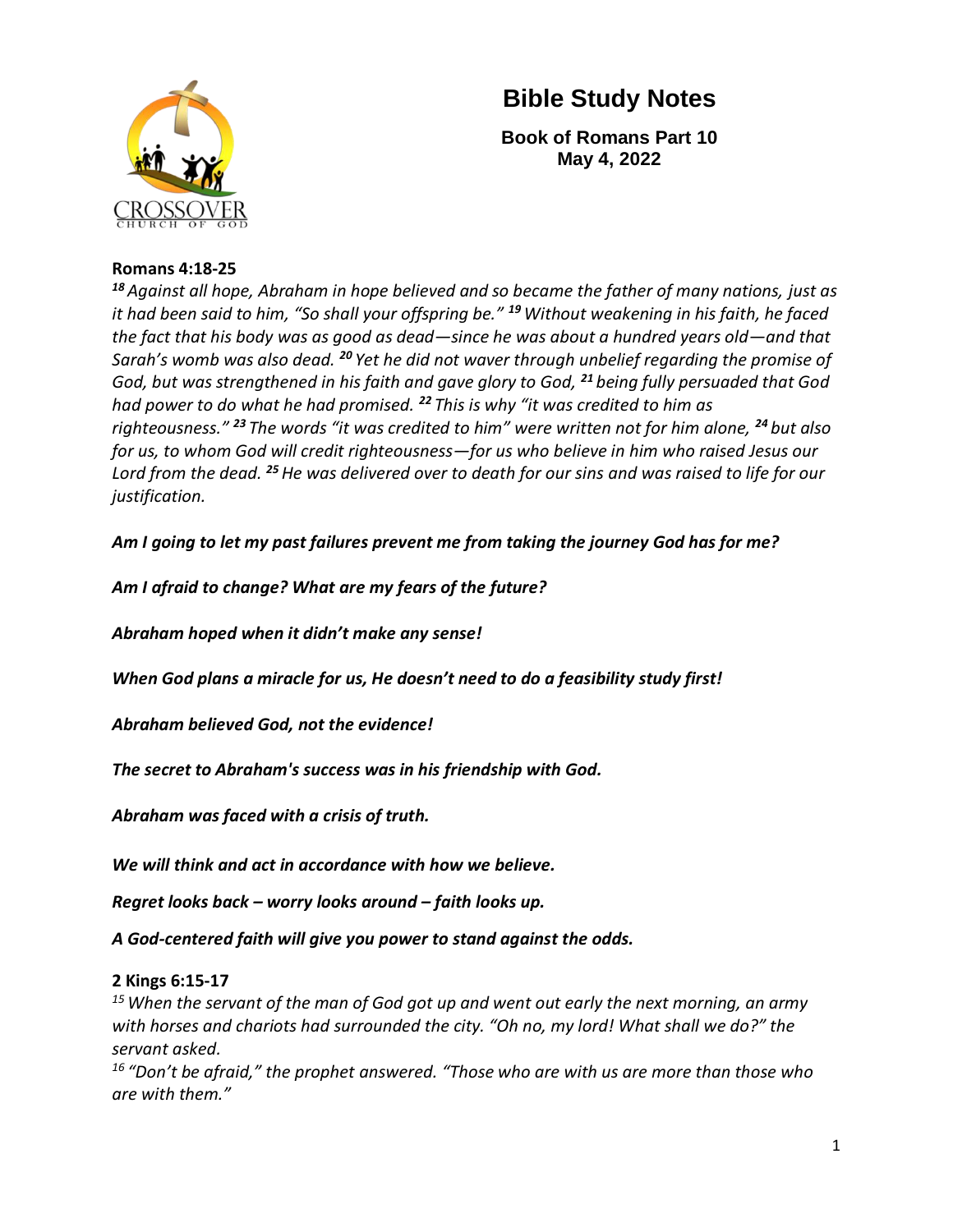

**Book of Romans Part 10 May 4, 2022**

*<sup>17</sup> And Elisha prayed, "Open his eyes, LORD, so that he may see." Then the LORD opened the servant's eyes, and he looked and saw the hills full of horses and chariots of fire all around Elisha.*

### *A God-centered faith enables us to face the problem.*

#### **Romans 4:19**

*<sup>19</sup>Without weakening in his faith, he faced the fact that his body was as good as dead—since he was about a hundred years old—and that Sarah's womb was also dead.* 

*Faith does not mean denying the problem.*

**Denial:** *Refusal to admit the truth or reality of a situation*

**Jeremiah 6:14 (TLB)** *You can't heal a wound by saying it's not there.*

*God-centered faith points us to God.*

*A God-centered faith strengthens us.*

*Abraham wasn't just strengthened to have faith. He was strengthened in his faith.*

#### **2 Corinthians 12:8-9**

*<sup>8</sup> Three times I pleaded with the Lord to take it away from me. <sup>9</sup> But he said to me, "My grace is sufficient for you, for my power is made perfect in weakness." Therefore I will boast all the more gladly about my weaknesses, so that Christ's power may rest on me. A God-centered faith brings blessing.*

#### **Isaiah 64:4**

*4 Since ancient times no one has heard, no ear has perceived, no eye has seen any God besides you, who acts on behalf of those who wait for him.*

#### **Ephesians 3:20**

*<sup>20</sup>Now to him who is able to do immeasurably more than all we ask or imagine, according to his power that is at work within us,*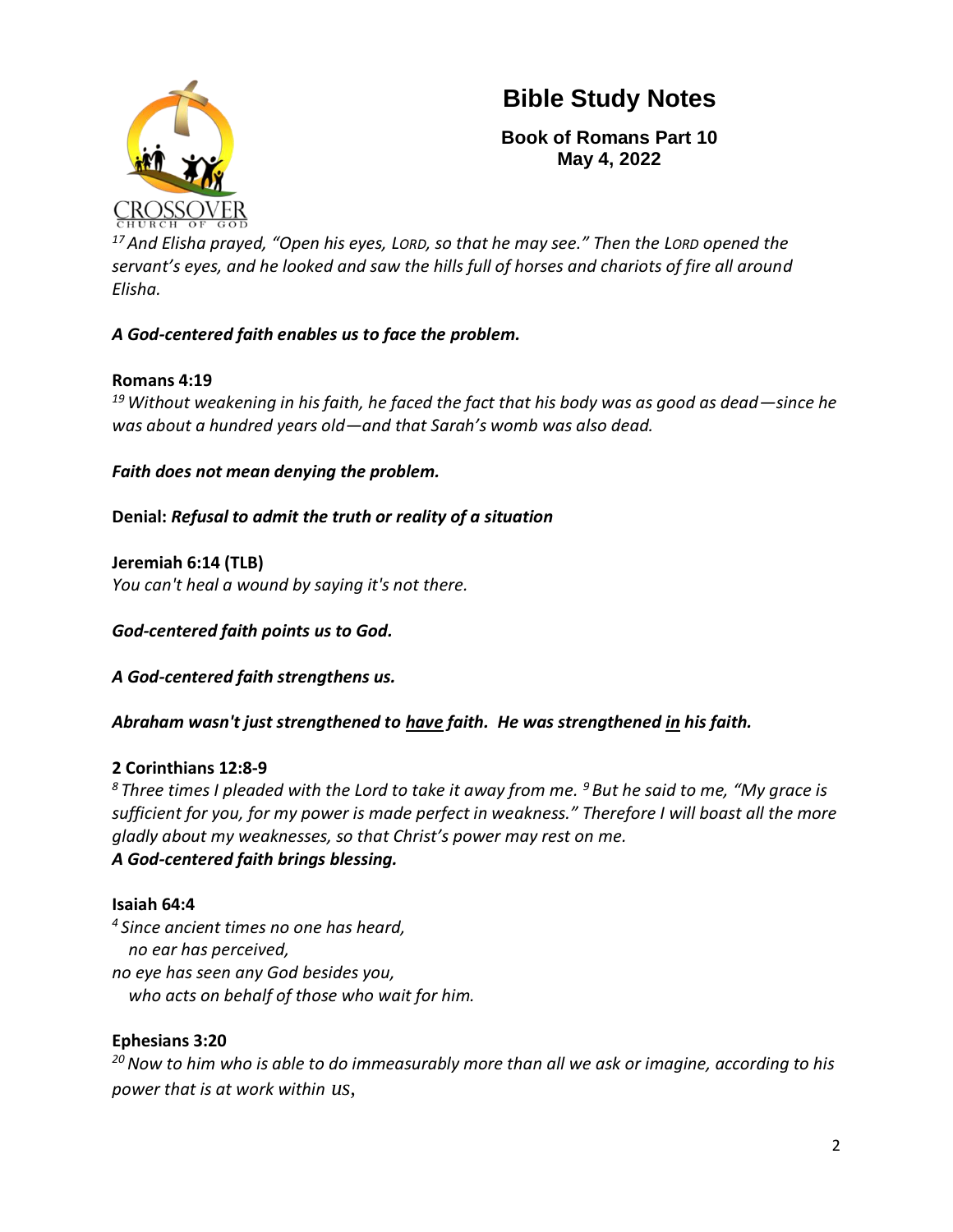

**Book of Romans Part 10** May 4, 2022

Notes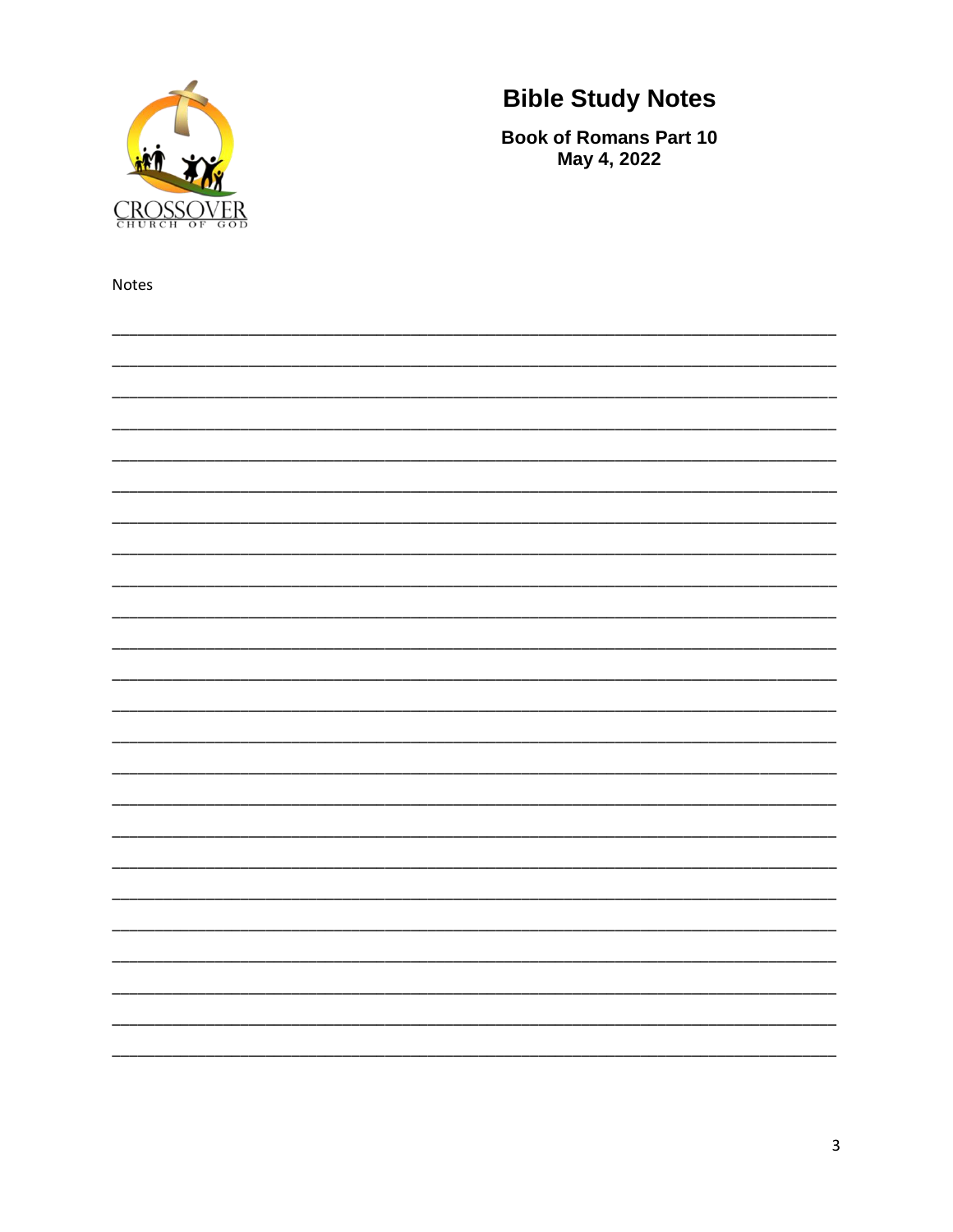

**Book of Romans Part 10** May 4, 2022